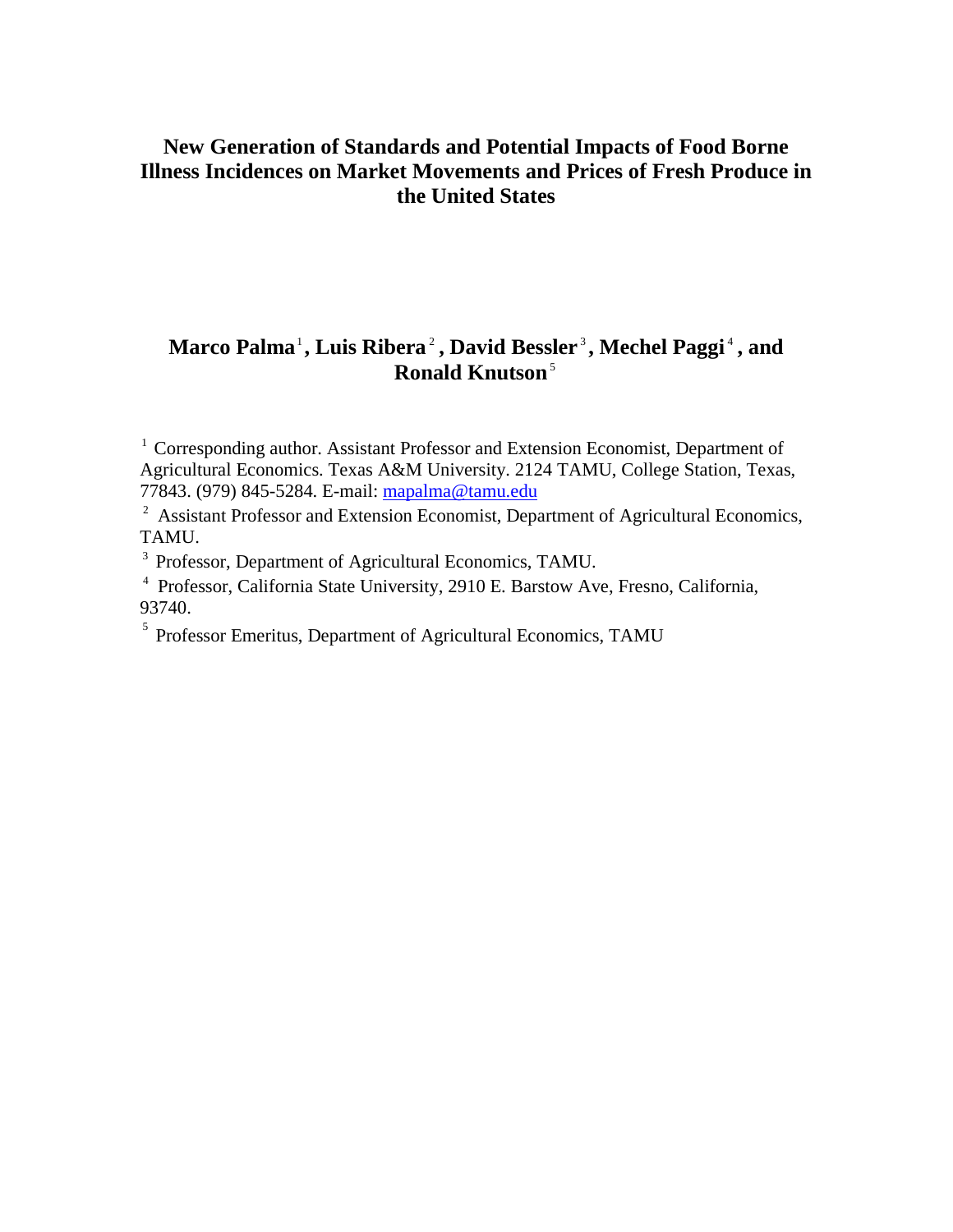#### Executive Summary

Historically the United States was perceived to have the safest food supply in the world. While, in fact, this may still be true, a number of incidents have led to questions regarding the safety of the U.S. food supply. Three case studies were analyzed to assess the potential impacts of food safety outbreaks on domestic shipments, imports and prices of the produce industry: the cantaloupe outbreak of March-April 2008, the spinach outbreak of September 2006, and the tomato outbreak of June-July 2008. Data determined historical decompositions were conducted to provide a weekly picture of domestic shipment, import and price fluctuation transmissions. The empirical analysis based on a vector autoregression (VAR) model showed differences in the results depending on the source of the outbreak (domestic versus imported). Cantaloupe innovations are connected with information flows among domestic shipments, imports and prices, but the direction of causality is not certain. Spinach innovations are contemporaneously independent. Contemporaneous innovations in tomatoes imports were caused by innovations in prices and domestic shipments. Historical decomposition of each price series showed similar results for cantaloupes and tomatoes; with information prior to the illness outbreaks actual prices were higher than forecasted prices most of the time. In spinach there was an overall negative response in price, with actual prices below forecasted prices. Most of this negative information on spinach arises in the price information itself, suggesting that a drop in consumer demand might be behind the fall in spinach prices.

The short-term farm level impacts of the cantaloupe, spinach, and tomato food outbreaks to their industry was estimated by forecasting domestic shipments, imports and prices using only information known prior to the food outbreaks. The difference between forecasted variables and actual values is attributed to information arising from the outbreaks. It was estimated that the short-term farm level losses for US spinach were over \$8 million; US tomato farm losses were \$25 million; and cantaloupe losses were estimated at \$5.8 million for the domestic market, and \$29.5 million for imports.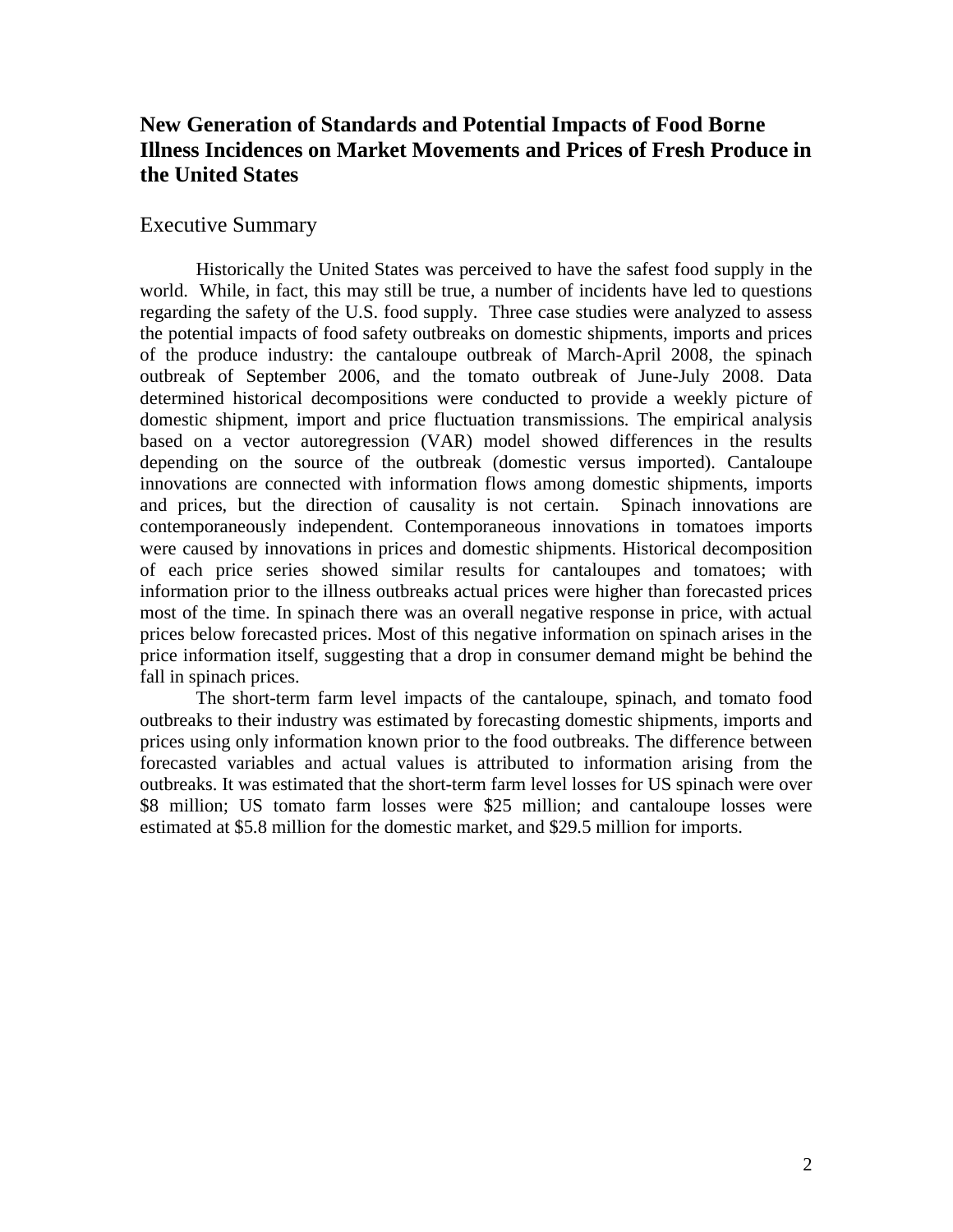### Abstract

This study investigates the potential impacts of food safety outbreaks on domestic shipments, imports and prices of the produce industry. Three case studies were analyzed to assess these potential impacts: the cantaloupe outbreak of March-April 2008, the spinach outbreak of September 2006, and the tomato outbreak of June-July 2008. Data determined historical decompositions were conducted to provide a weekly picture of domestic shipment, import and price fluctuation transmissions. The empirical analysis based on a vector autoregression (VAR) model showed differences in the results depending on the source of the outbreak (domestic versus imported).

Key Words: food safety, outbreaks, historical decomposition, directed acyclic graphs, fresh produce.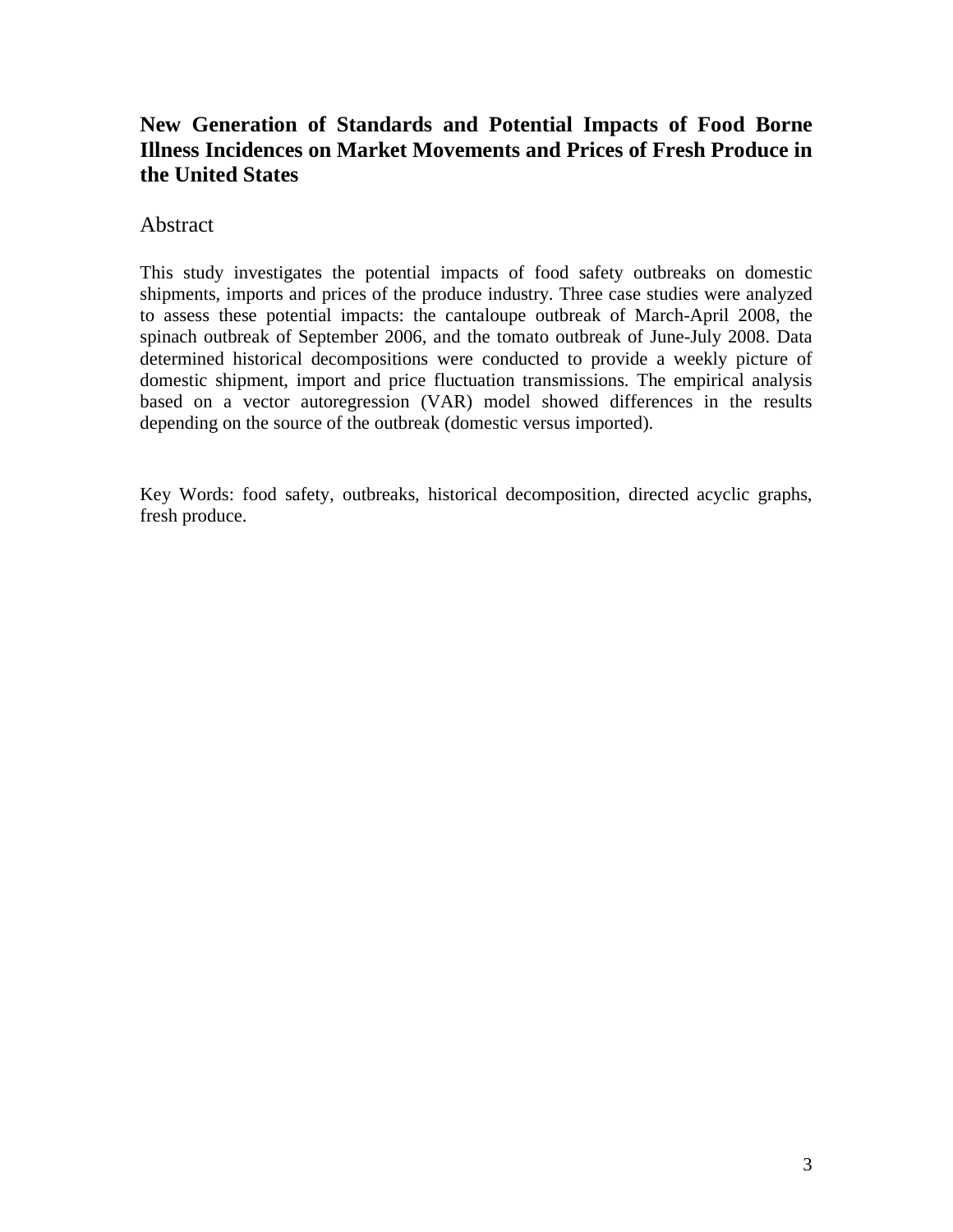#### Introduction

Historically the United States was perceived to have the safest food supply in the world. While, in fact, this may still be true, a number of incidents have led to questions regarding the safety of the U.S. food supply. Aside from the safety of the products they produce, fresh fruit and vegetable growers face many challenges. These include water availability for irrigation, increased energy and chemical costs, pest control, increased competition from globally sourced products, and the availability and cost of labor. With these many challenges, questions arise as to how much producers can afford to spend to assure the safety of their product? Put differently, what is the cost of not effectively controlling product safety? The following three case examples provide insight into the answers to these questions.

Consumers react to the news of a food safety alert by immediately changing their buying patterns and reducing consumption of the affected products. Since the initial reports of an outbreak may be indecisive as to the scope and origin of the problem, consumption/product demand may be affected nationally and even internationally. This shorter–term impact may actually shut down market movement until the source of the outbreak becomes clear by product, by the specific pathogen, by the source of the pathogen, and even by the handler and farm on which the product was produced. This may take several days or weeks. The reduction in sales depends on the severity of the outbreak, in terms of the number of people affected, number of deaths, regional scope, and the type of products and its origin. Even after the source is identified there are potential longer-term impacts on consumption and the entire supply chain including issues such as legal liability from the incident, which may occur over a period of several months or years after the outbreak. This paper will study both, the contemporaneous and lagged effects of food borne illness in the fresh produce industry, and the length of time required to return to normal levels and the associated producer costs of the outbreaks.

Three case studies will be used to assess the potential impacts of outbreaks on product shipments and prices. Specifically, we analyzed the spinach outbreak of September, 2006; the cantaloupe outbreak of March-April, 2008; and the tomato outbreak of June-July 2008. The data used in this study are weekly domestic shipments and imports, and average prices for domestic production and imports of spinach, cantaloupes, and tomatoes from the Agricultural Marketing Service (AMS), of the U.S. Department of Agriculture for the periods around the outbreaks (USDA, 2007). The prices are average weekly prices for all shipments, including national production and imports. Prices are expressed in dollars per one-half cartons of cantaloupes (40 pounds), carton of tomatoes (25 pounds), and a carton of 24s bunches of spinach (20 pounds).

On September 13, 2006 the Food and Drug Administration (FDA) issued a warning of a multi-state Escherichia coli (E. Coli) O157:H7 outbreak associated with the consumption of bagged spinach (FDA, 2006). The first reports were confirmed by several states on bagged spinach having a "best if used by" date of August 30, 2006. By the time the outbreak was contained 227 people had become ill across the United States, 104 had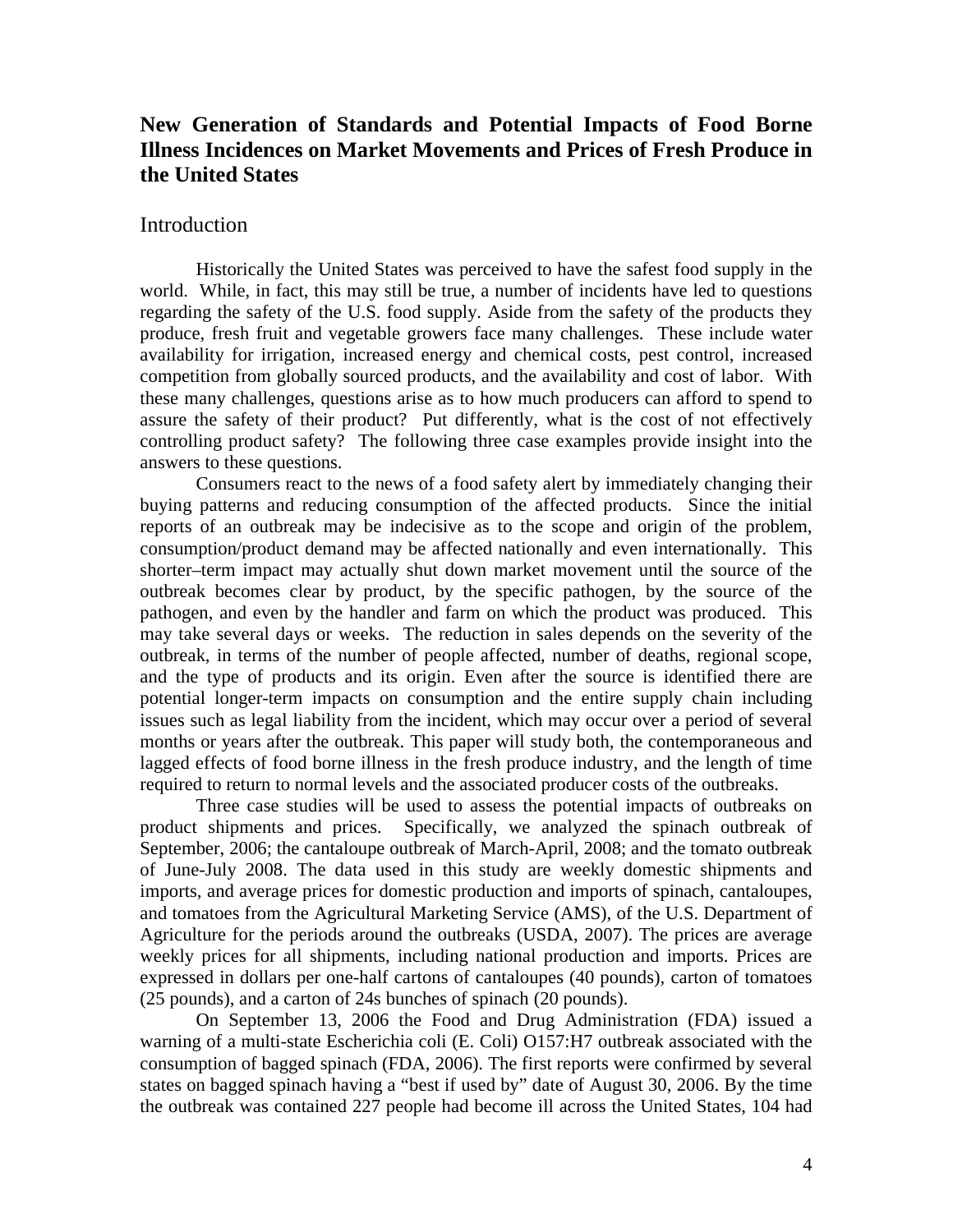been hospitalized, 31 had developed serious complications from hemolytic-uremic syndrome and 3 had died. An all-clear lifting of the warning alert was issued by FDA, although by about November 1, 2008, the sources of the contamination had been clearly identified and measures were being taken to assure that the incident was under control (FDA, 2008).

On March 22, 2008, the FDA issued a warning alert of salmonella food poisoning associated with cantaloupe. The alert spanned 16 states and several Canadian provinces. According to the FDA, since January 2008, cantaloupes imported from Honduras, Central America, left 50 people ill with salmonella poisoning. While no deaths were reported, 14 people required hospitalization. In their warning, the FDA linked the outbreak to a single company in Honduras.

On June 3, 2008 the FDA alerted consumers in New Mexico and Texas that a salmonella outbreak appeared to be linked to consumption of certain types of raw red tomatoes and products containing raw red tomatoes. Although the official alert was on June 3, the Centers for Disease Controls (CDC) and FDA notifications indicated that reported cases in New Mexico extended back to April 16, 2008. From early in the period, the prime suspected sources were tomatoes grown in Florida and Mexico. The warning alert was lifted on July 17, 2008, when it was determined that Jalapeño and Serrano peppers from Mexico were the source of the contamination.

These outbreaks are not unique. According to the CDC, more than 76 million people are affected and 5,000 die as a result of food poisoning every year. The most common food-borne illnesses are campylobacter, salmonella and E. Coli. Over the past 12 years, 22 leafy green E. Coli O157:H7 outbreaks have been identified. All 22 indicated a California source of the leafy greens. Since the mid-1990's foodborne illness outbreaks have occurred that were linked to raspberries, green onions, peppers, sprouts, and strawberries. In part as a reaction to these events increased efforts to enhance food safety have been undertaken by the government and associated industries groups. Efforts have focused on increased scrutiny of imported products and the improvement in domestic standards.

The main objective of this paper is to study the contemporaneous and lagged effects of food borne ill incidence on market movements and prices of fresh produce in the US by using historical decomposition analysis of the dates around the neighborhood of the outbreaks. This paper will also evaluate whether these effects differ according to the source of the outbreak (domestic versus imports) by analyzing three different case studies with a different source of the outbreak. Finally, the farm level costs associated with these outbreaks will be calculated.

#### Methodology

The working hypothesis is tested empirically using a time series econometric model. Specifically, the model explores how information is communicated across the three variables, price, imports and shipments for each product in a neighborhood of the aforementioned food events. The empirical analysis is based on a vector autoregression (VAR) model in which directed acyclic graphs are used to sort-out causal flows of price information in contemporaneous time. Let Xt denote a vector that includes the weekly prices, imports and shipments of each vegetable product: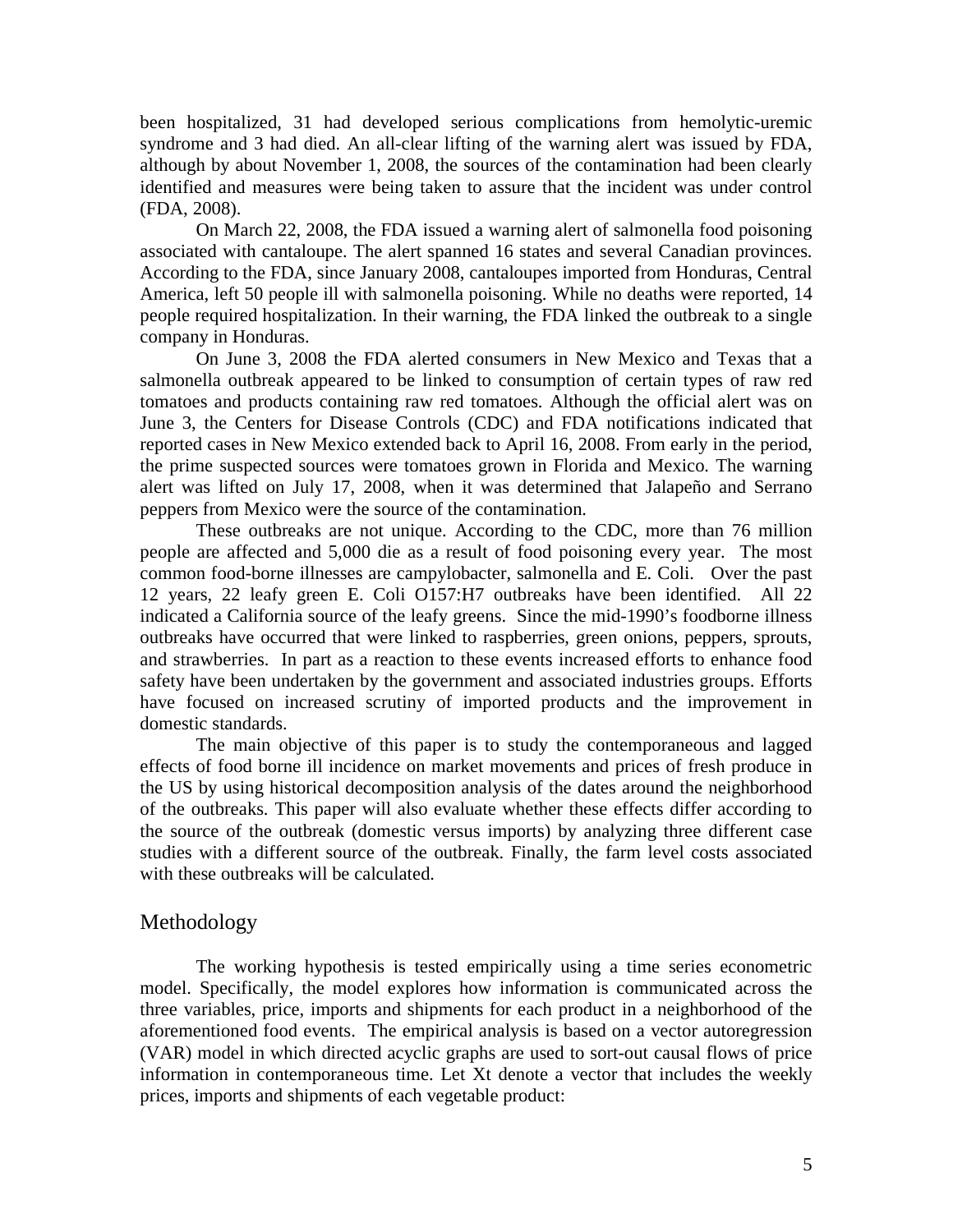$$
(1) \qquad X_t = \begin{pmatrix} P_t \\ I_t \\ S_t \end{pmatrix}
$$

where t is an index of time observed. Under fairly general conditions the dynamic correlation structure between these variables can be summarized as a structural vector autoregression. The structural VAR representing a  $N \times 1$  vector of variables  $X_t$  can be written as:

$$
(2) \qquad \Phi_0 X_t - \sum_{k=1}^K \Phi_i X_{t-k} = \varepsilon_t
$$

Here contemporaneous and lagged values of observational measures on *X* at periods t-k,  $k = 0, 1, ..., K$  are mapped into the white noise innovation term  $\varepsilon_t$ , where  $Cov(\varepsilon_t) = \Omega$ and  $M_i$ , i=0, 1, ..., K are square autoregressive matrices of order 3. The innovations  $\varepsilon$ are structural as they represent new information arising in each element of the X vector at time t. Under general conditions permitting matrix inversion an equivalent form exists as:

(3) 
$$
X_t - \Phi_0^{-1} \Phi_1 X_{t-1} - \cdots - \Phi_0^{-1} \Phi_k X_{t-k} = \Phi_0^{-1} \varepsilon_t.
$$

The reduced form (non-structural) VAR is written in similar form as:

(4) 
$$
X_t - \Pi_1 X_{t-1} + \cdots + \Pi_k X_{t-k} = u_t;
$$

where  $\Pi_h = \Phi_0^{-1} \Phi_h$  $v_0^{-1} \Phi_h$  for  $k = 1, ..., K$  and  $u_t = \Phi_0^{-1} \varepsilon_t$ 0  $=\Phi_0^{-1}\varepsilon_t$ . The reduced form innovations  $(u_t)$  are "mongrel" or combinations of the structural innovations  $\varepsilon_t$ . It follows thus that  $(u_{_t}) = \Sigma = \Phi_0^{-1} \Omega \phi_0^{-1}$ . 0 1 0  $Cov(u_t) = \Sigma = \Phi_0^{-1} \Omega \left( \Phi_0 \right)$ 

While the reduced form VAR has been championed as "atheoretic", the key to modeling structural VARs is proper identification of the matrix  $A_0$ . Bernanke (1986) and Sims (1986) used prior theory to achieve such identification. More recent work follows that of Swanson and Granger (1997) to use the causal pattern exhibited by observed innovations  $\hat{u}_t$  to identify M<sub>0.</sub> This paper uses the machine learning algorithms of Spirtes, Glymour and Scheines (2000) as applied earlier in Bessler and Akleman (1998) and Hoover (2005) to achieve structural identification.

The dynamic response patterns summarized by a VAR are difficult to interpret (Sims, 1980; Swanson and Granger, 1997). The dynamic price relationships can be best summarized through the moving average representation. Given the estimated form of equation (2), we can algebraically re-express equation (4) as a levels VAR. We can then solve for its moving average representation, where the vector  $X_t$  is written as a function of the infinite sum of past innovations: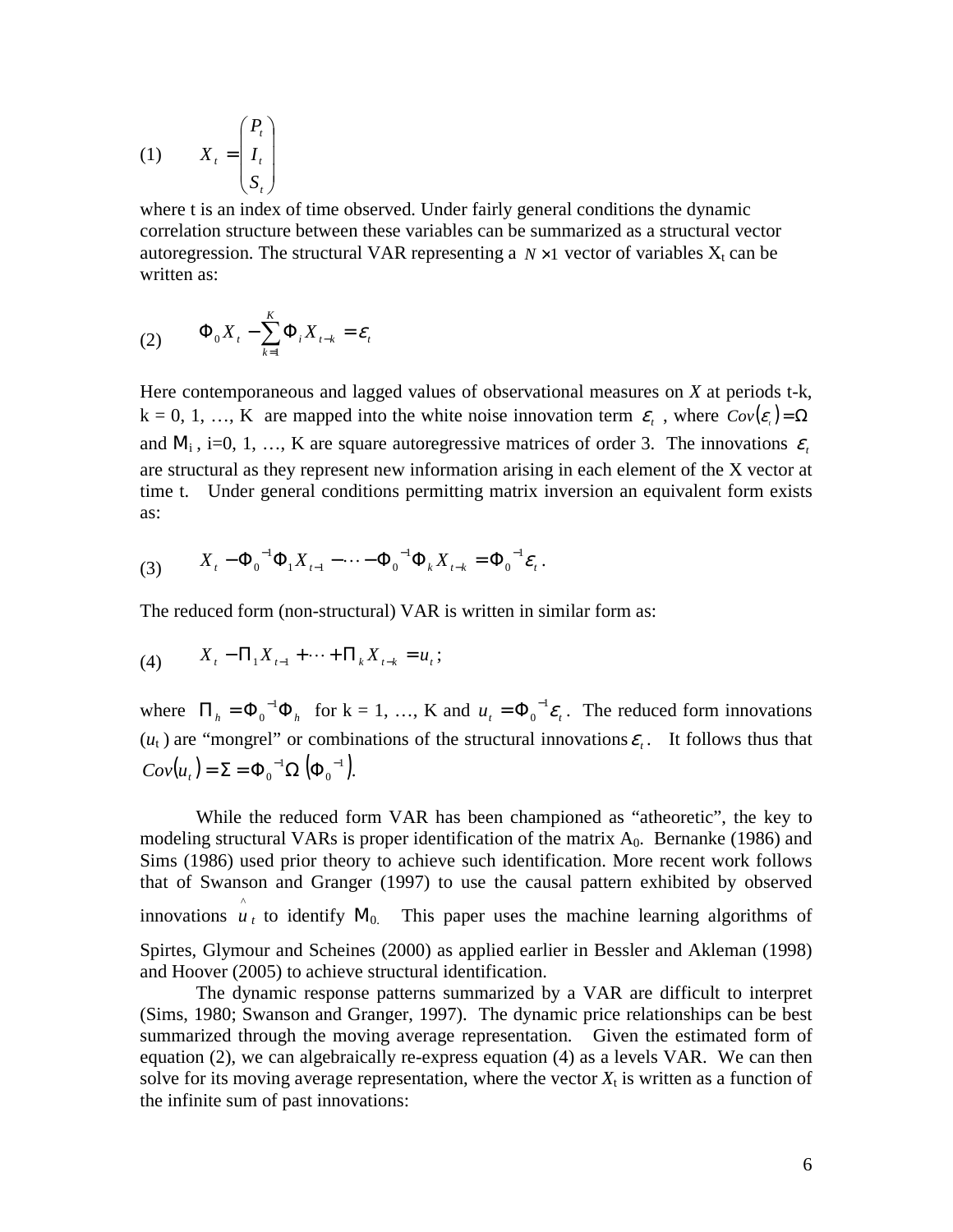$$
(5) \qquad X_t = \sum_{i=0}^{\infty} \Theta_i u_{t-i}
$$

where G<sub>i</sub> is a 3x3 matrix of moving average parameters, which map historical innovations at lag *i* into the current position of the vector  $X$ .<sup>1</sup> Notice  $1_0$  is not zero here as we use directed graph structures on the observed innovations from the reduced form VAR to translate these nonstructural innovations to structural innovations as suggested first by Swanson and Granger (1997).

 A directed graph is a picture representing the causal flow among a set of variables. Lines with arrowheads are used to represent flows. For instance,  $A \rightarrow B$ indicates that variable A causes variable B. A line connecting two variables,  $C - D$ , indicates that C and D are connected by information flow but it's not certain whether C causes D or vice versa. Observed innovations from an estimated form of equation (4) are modeled as a directed acyclic graph for each produce commodity. The fundamental idea that enables detection of the direction of causal flow to a set of (observational) variables is the screening-off phenomena and its more formal representation as d-separation (Pearl, 2000). For three variables A, B and C, if we have variable A as a common cause of B and C so that  $B\leftarrow A\rightarrow C$ , then the unconditional association between B and C will be nonzero, as both have a common cause in A (this diagram is labeled a causal fork (Pearl 2000)). If we measure association (linear association by correlation) then B and C will have a non-zero correlation. However, if we condition on A, the partial correlation between B and C (given knowledge of A) will be zero. Knowledge of the common cause (A) "screens-off" association between its effects (B and C).

On the other hand, say variables D, E, and F such that  $D\rightarrow E \leftarrow F$ . Here E is a common effect of D and F (this diagram is labeled a causal inverted fork (Pearl 2000)). D and F will have no association (zero correlation if constrained to linear association); however, if conditioned on E, the association between D and F is non-zero (the partial correlation between D and F, given knowledge of E is non-zero). Knowledge of the common effect does not "screen-off" association between its causes. And if variables A, B and C forming a causal chain,  $A\rightarrow B\rightarrow C$ , the unconditional association (correlation) between A and C will be non-zero, but the conditional correlation between A and C, given knowledge of B will be zero.

 Spirtes, Glymour and Scheines (2000) and Pearl (2000) present algorithms with similar structures and outputs for inference on directed acyclic graphs from observational data. The former is labeled PC algorithm, embedded in the software TETRAD II and III (see the offering at http://www.phil.cmu.edu/projects/tetrad/ and Scheines *et al*., 1996) and described in Spirtes, Glymour and Scheines (2000); the latter is IC algorithm presented in Pearl (2000, pp.50-51). PC algorithm has been studied extensively in Monte Carlo simulations in Spirtes, Glymour and Scheines (2000) and Demiralp and Hoover (2003). The algorithm may make mistakes of two types: edge inclusion or exclusion and edge direction (orientation); the latter appears to be more likely than the former. Spirtes, Glymour and Scheines write: "In order of the methods to converge to correct decisions with probability 1, the significance level used in making decisions should decrease as the

<sup>&</sup>lt;sup>1</sup> While one can actually derive the first *n* terms of equation (4) analytically, we almost always allow the computer to do this following the zero-one simulation as described in Sims (1980).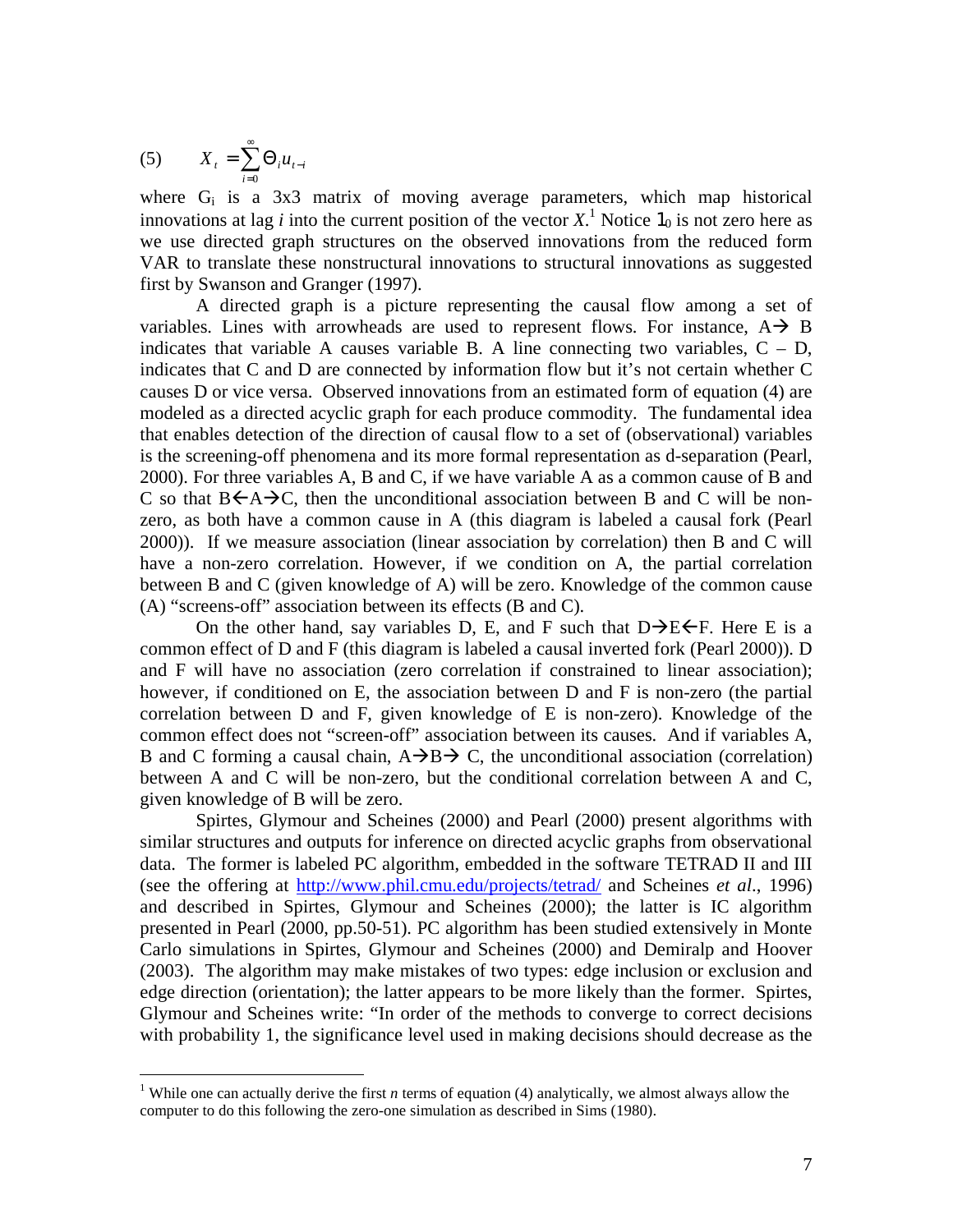sample size increases and the use of higher significance levels (e.g., .2 at sample sizes less than 100, and .1 at sample sizes between 100 and 300) may improve performance at small sample sizes." (Spirtes, Glymour and Scheines, 2000, page 116). Nevertheless, the orientation (edge direction) decision is less reliable than the edge inclusion decision in PC algorithm; results presented below should be viewed with caution and/or interpreted with other relevant information.

Once the price innovations from the ECM estimation are orthoganized, the historical decomposition of the vector *X* at particular time  $t=T+k$  can be divided into two parts:

(6) 
$$
X_{T+k} = \sum_{s=k}^{\infty} \Theta_s u_{T+k-s} + \sum_{s=0}^{k-1} \Theta_s u_{T+k-s}.
$$

The first term in the right-hand side of equation (6), called the "base projection", utilizes information available up to time period *T.* The second term contains information available from time period  $T + I$  until  $T + k$ , including the disease outbreaks. The difference between the actual price  $(X_{T+k})$  and the base price projection  $\sum \Theta_{s} \mathcal{E}_{T+k-s}$ J  $\left(\sum_{i=1}^{n} \Theta_{i} \mathcal{E}_{T+k-s}\right)$ l ſ  $\Theta_{_S}\mathcal{E}_{_{T+k-}}$ ∞ =  $\sum\limits_{}^{\sim} \Theta_{_S} \mathcal{E}_{_{T+k-s}}$ *s k*  $\sum_{s} \mathcal{E}_{T+k-s}$  is thus written as a linear function of innovations (new information) arising in the series between the period *T* and period  $T + k \nvert \sum \Theta_i \mathcal{E}_{T+k-s} \nvert$ J  $\left(\sum_{k=1}^{k-1}\Theta_{\cdot}\bm{\mathcal{E}}_{\tau_{\pm k-\mathrm{c}}}\right)$ l ſ  $\Theta_{_S}\mathcal{E}_{T+k-}$ − =  $\sum\limits_{k=1}^{k-1}\Theta_{_s}\mathcal{E}_{T+k-s}$ *s s* ε 1  $\mathbf{0}$ . Through the partition, historical decomposition allows to study the behavior of each price series in the neighborhood of

important historical events (disease outbreaks in our cases) and to infer how much each innovation contributes to the unexpected variation of  $X_{T+k}$ .

### Results and Discussion

This paper analyzed weekly observations on prices, imports and shipments of US cantaloupes, spinach and tomatoes around the neighborhood of the disease outbreaks. The data plots are offered to give the readers a sense of the seasonal pattern and consumer response in a neighborhood around each food illness outbreak event. Vertical lines are placed at dates of the outbreaks for each product (Figures 1, 2, and 3). A VAR was fit with 1 lag of levels data, a constant and three quarterly seasonal dummy variables where Schwarz loss was used to select lag length.

Causal pattern on innovations from a vector autoregressions model fit to weekly observation on shipments (S), Imports (I), and Prices (P) for cantaloupes, spinach, and tomatoes are shown in Figure 4 from each separate VAR. Cantaloupe innovations are connected with information flows among domestic shipments, imports and prices, but it is not certain which variables causes which. Spinach innovations are contemporaneously independent. And contemporaneous innovations in tomatoes are modeled as in inverted fork, with imports innovations being caused by innovations in prices and domestic shipments. In contemporaneous time tomato prices and domestic shipments appear to be unrelated. Based on the contemporaneous structures in Figure 4 and the estimated VARs for each series historical decomposition of each price series is obtained.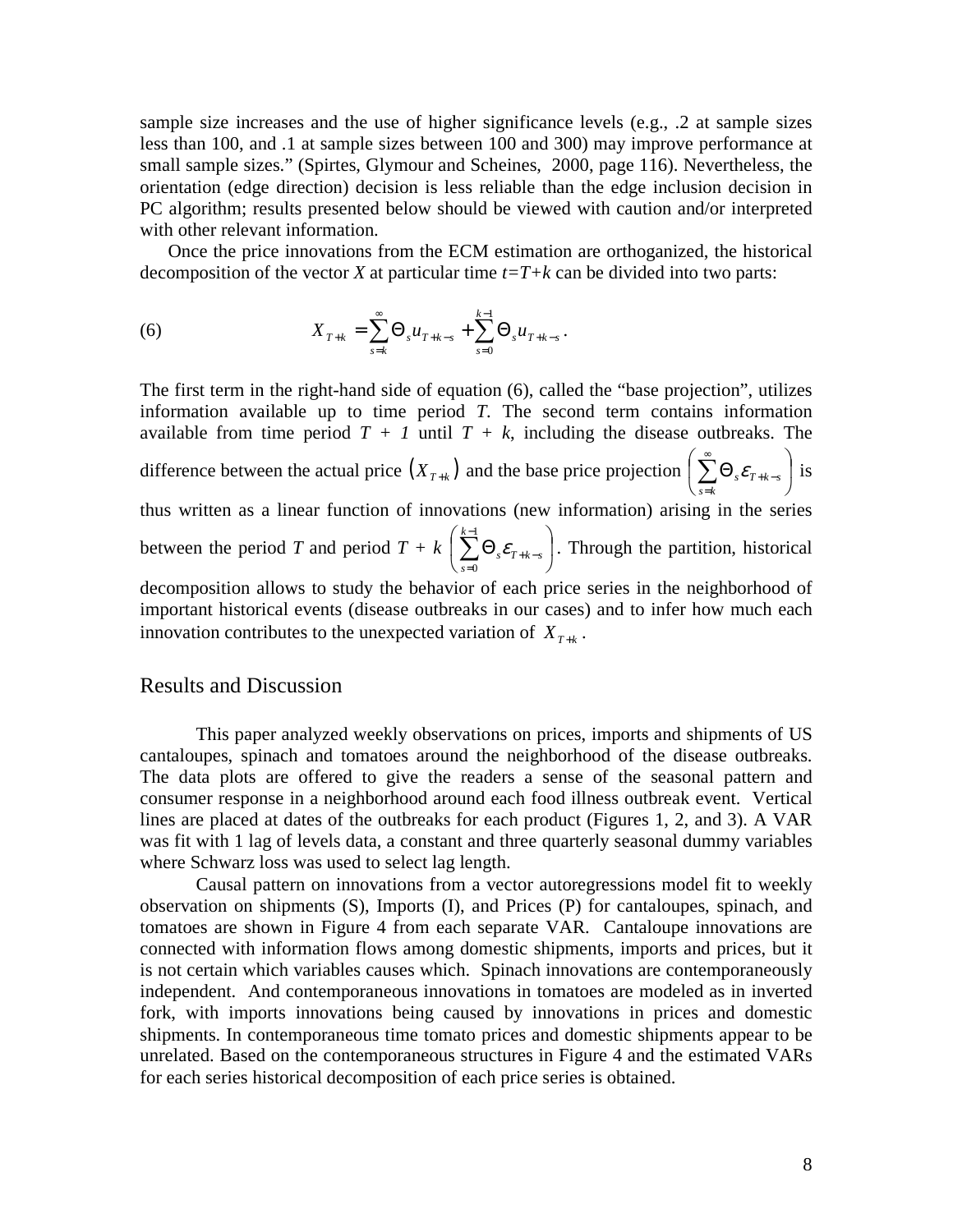

Figure 1. Time Series Plots of Shipments, Imports, Prices of Cantaloupes - Weekly Data, March 31, 2007 – March 28, 2009.



Figure 2. Time Series Plots of Shipments, Imports, Prices of Spinach - Weekly Data, September 3, 2005 – April 4, 2009.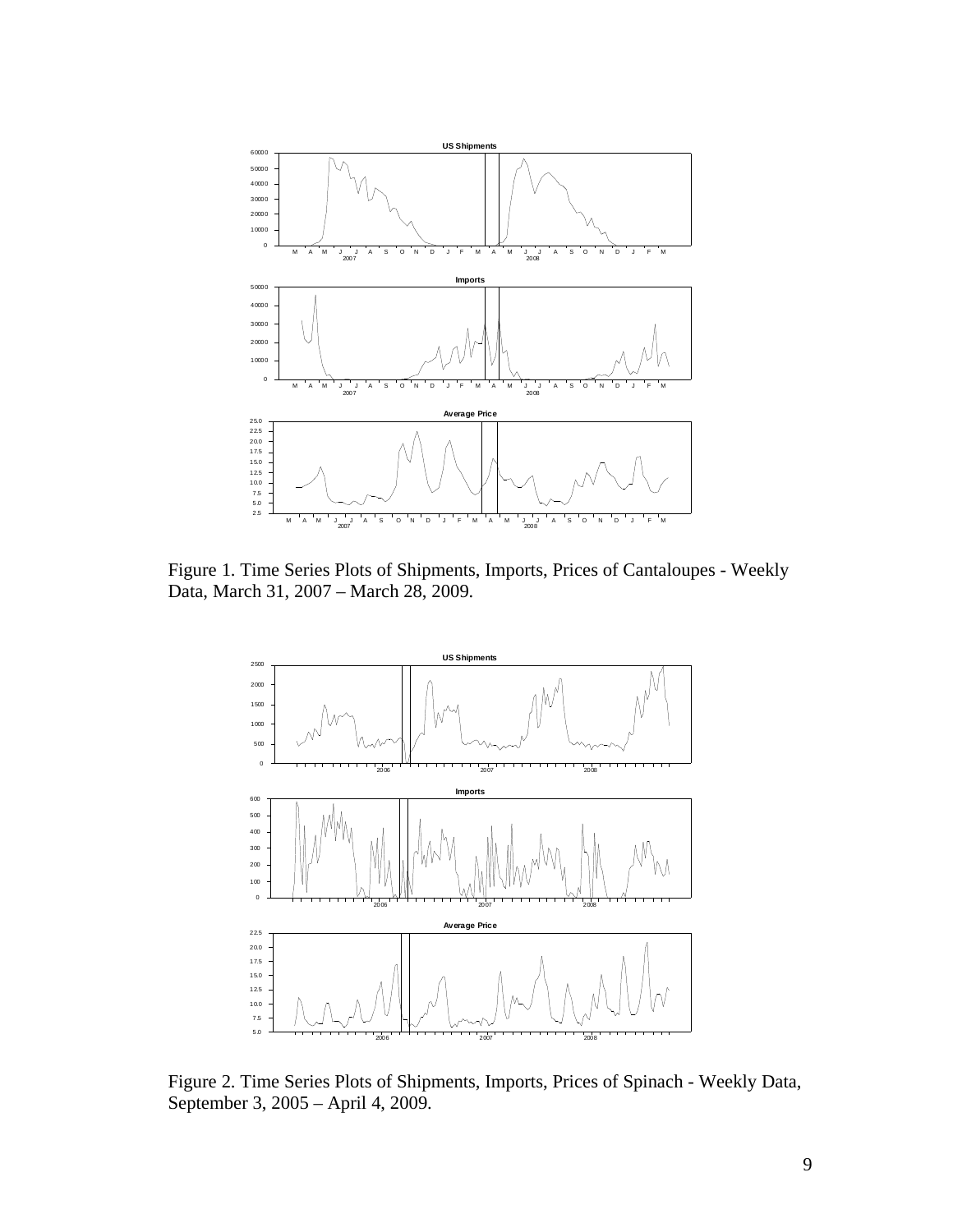

Figure 3. Time Series Plots of Shipments, Imports, Prices of Tomatoes - Weekly Data, April 14, 2007 – April 4, 2009.

Historical decomposition of each price series following equation (6) are offered in Tables 1, 2 and 3. The decomposition analysis starts the week of the original warning of the food outbreak and run it for several weeks after the event to observe how information arising in each series, price, shipments and imports affected price at each weekly observation. In Table 1 cantaloupe price is decomposed before and after the food outbreak. After an initial slightly lower price than forecasted, actual price seems to be above forecasted price in the weeks following the outbreak as evidence by mostly positive numbers (column 5). Most of the cantaloupes sold at the time of the outbreak were imported, since the domestic production season was just about to begin (USDA, 2007). After the initial FDA warning of an outbreak with a foreign source and the following restrictions on imports, prices increased above those levels forecasted prior to the food outbreak. Information arising from prices and imports dominates other new price information. The depth of this cantaloupe outbreak event was the week of April 19, 2008 with the dominate pressure for the  $+$ \$4.70 price difference increase being accounted from the price innovation itself (+\$4.19). The following week shows a reduction in actual prices with domestic shipment information having a larger impact on price information which may be due to more domestic product coming into the market at that time.

 Table 2 summarizes a similar price, shipment and import innovation responses following the September 2006 food event in spinach. Here there is an overall negative response in price following the event. Actual prices were below forecasted prices with the knowledge prior to the food outbreak. Most of this negative information arises in the price market itself, suggesting that a drop in consumer demand may be behind the fall off in prices. Innovations in shipments actually show very little negative influence on price.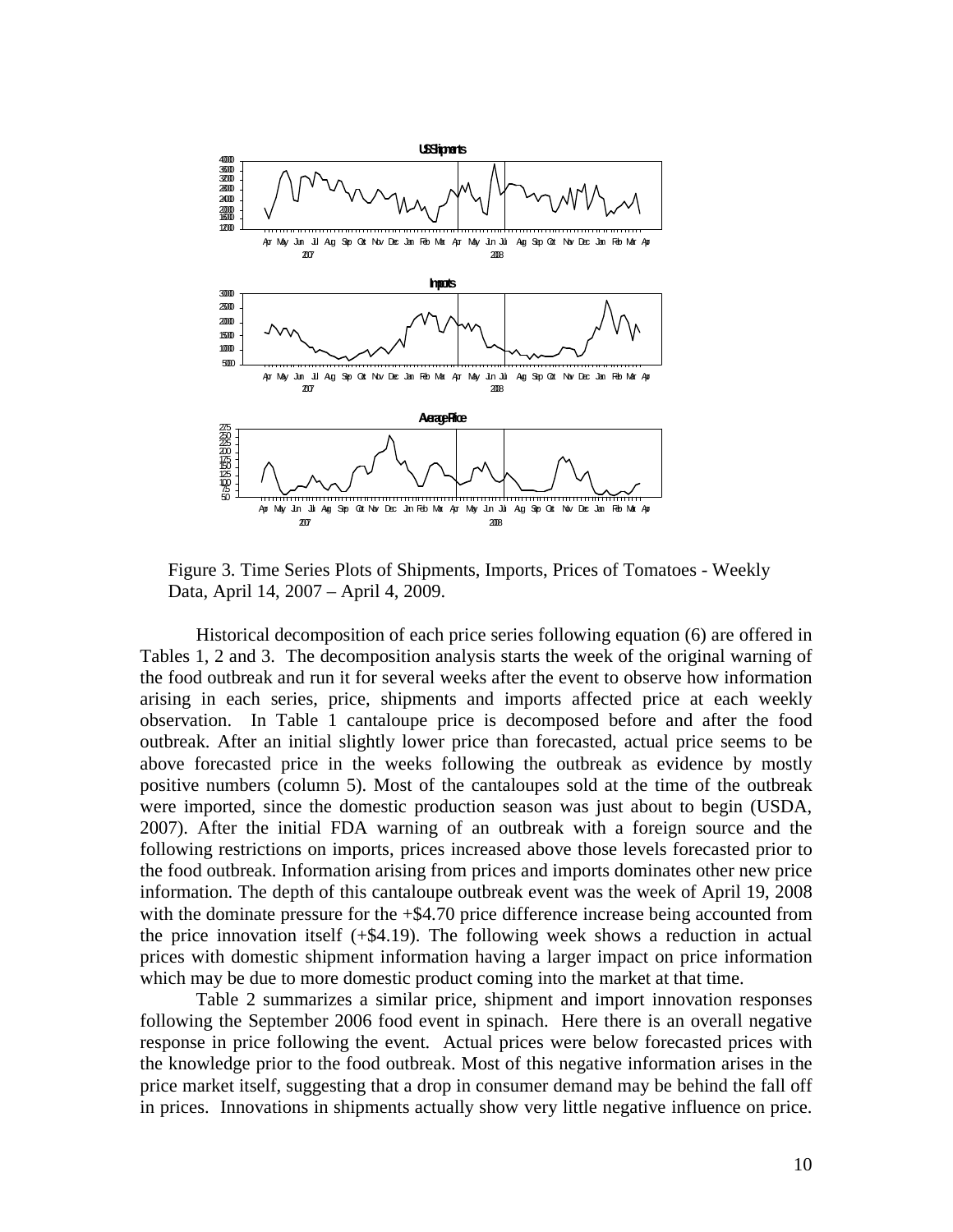Interestingly, since the food outbreak was associated with a domestic source, import information shows a positive, but small effect on price information. The highest intensity of the spinach event was the week of September 9, 2006 with the dominate pressure for the -\$4.29 price difference drop being accounted almost totally from the price innovation (-\$4.33)

| (1)            | (2)<br>$Difference =$<br><b>Actual Price</b><br><b>Minus</b> | (3)<br>Due to<br><b>Information</b><br><b>Arising from</b> | (4)<br>Due to<br><b>Information</b><br><b>Arising from</b> | (5)<br>Due to<br><b>Information</b><br><b>Arising from</b> |
|----------------|--------------------------------------------------------------|------------------------------------------------------------|------------------------------------------------------------|------------------------------------------------------------|
| <b>Date</b>    | <b>Forecasted</b><br><b>Price</b>                            | <b>Domestic</b><br><b>Shipments</b>                        | <b>Imports</b>                                             | <b>Price</b>                                               |
| March 22, 2008 | $-0.02$                                                      | 0.00                                                       | 0.00                                                       | $-0.02$                                                    |
| March 29, 2008 | 0.19                                                         | $-0.16$                                                    | $-0.49$                                                    | 0.84                                                       |
| April 5, 2008  | $-0.72$                                                      | $-0.33$                                                    | $-2.21$                                                    | 1.82                                                       |
| April 12, 2008 | 0.59                                                         | $-0.14$                                                    | $-1.54$                                                    | 2.28                                                       |
| April 19, 2008 | 4.70                                                         | 0.34                                                       | 0.17                                                       | 4.19                                                       |
| April 26, 2008 | 3.51                                                         | 1.06                                                       | 0.45                                                       | 2.00                                                       |

Table 1. Historical Decomposition of Cantaloupe Price in a Neighborhood of the March 22, 2008 and April 26, 2008 Event.

Note: This table decomposes the difference between the Actual Price and the Forecasted Price at each date, between March 29, 2008 and April 26, 2008. That difference at each date can be attributed to information arising in the domestic shipments variable, the imports variable and the price variable. Accordingly, the column labeled (2) is decomposed at each date into the sum of columns (3), (4) and (5).

| (1)<br><b>Date</b>   | (2)<br>$Difference =$<br><b>Actual Price</b><br><b>Minus Forecasted</b><br><b>Price</b> | (3)<br>Due to<br><b>Information</b><br><b>Arising from</b><br><b>Domestic</b><br><b>Shipments</b> | (4)<br>Due to<br><b>Information</b><br><b>Arising from</b><br><b>Imports</b> | (5)<br>Due to<br><b>Information</b><br><b>Arising from</b><br><b>Price</b> |
|----------------------|-----------------------------------------------------------------------------------------|---------------------------------------------------------------------------------------------------|------------------------------------------------------------------------------|----------------------------------------------------------------------------|
| September 2, 2006    | $-4.12$                                                                                 | 0.00                                                                                              | 0.00                                                                         | $-4.12$                                                                    |
| September 9, 2006    | $-4.29$                                                                                 | $-0.00$                                                                                           | 0.04                                                                         | $-4.33$                                                                    |
| September 16, 2006   | $-3.81$                                                                                 | 0.00                                                                                              | 0.09                                                                         | $-3.88$                                                                    |
| September $23, 2006$ | $-3.87$                                                                                 | 0.01                                                                                              | 0.13                                                                         | $-4.02$                                                                    |
| September 30, 2006   | $-3.42$                                                                                 | 0.02                                                                                              | 0.00                                                                         | $-3.44$                                                                    |
| October 7, 2006      | $-3.20$                                                                                 | $-0.26$                                                                                           | 0.01                                                                         | $-2.96$                                                                    |
| October 14, 2006     | $-2.49$                                                                                 | $-0.60$                                                                                           | 0.07                                                                         | $-1.96$                                                                    |

Table 2. Historical Decomposition of Spinach Price in a Neighborhood of the September 9, 2006 and October 4, 2006 Event.

Note: This table decomposes the difference between the Actual Price and the Forecasted Price at each date, between September 2, 2006 and October 14, 2006. That difference at each date can be attributed to information arising in the domestic shipments variable, the imports variable and the price variable. Accordingly, the column labeled (2) is decomposed at each date into the sum of columns  $(3)$ ,  $(4)$  and  $(5)$ .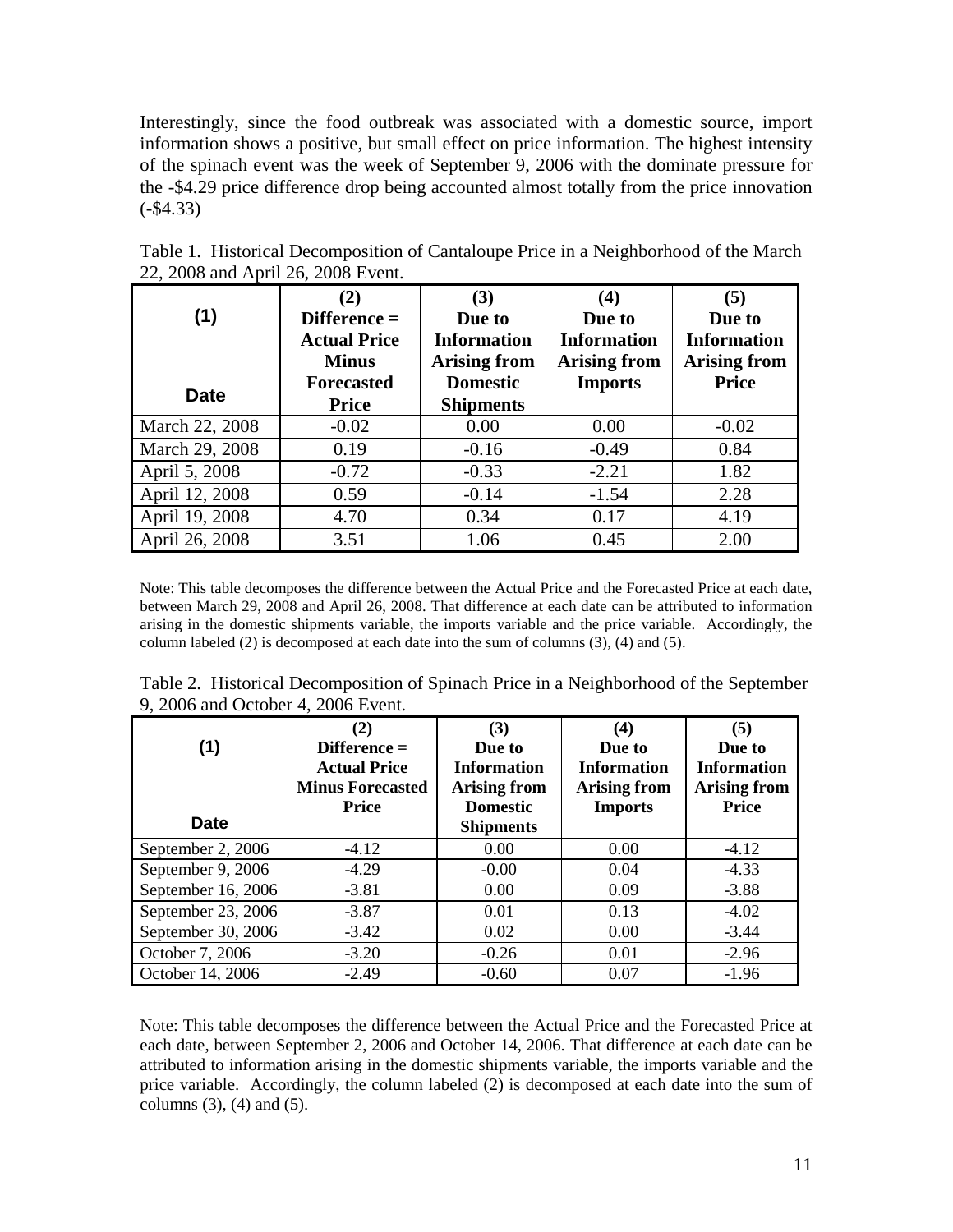Table 3 offers price decompositions for tomatoes just before and following the outbreak event in tomatoes that found a foreign source in peppers. The results are similar to the cantaloupe event, with actual prices being higher than forecasted prices most of the time. In tomatoes however, the new information arising comes from information in all domestic shipments, imports and prices. The highest intensity of the tomato outbreak was on the week of June 14, 2008, a week after the original FDA warning of a potential illness outbreak in tomatoes, with the dominate pressure for the  $+$ \$6.41 price difference increase being accounted by domestic shipments, imports and prices; the latter having the greatest price impact with +\$4.25.

|                | (2)                 | (3)                 | (4)                 | (5)                 |
|----------------|---------------------|---------------------|---------------------|---------------------|
| (1)            | Difference =        | Due to              | Due to              | Due to              |
|                | <b>Actual Price</b> | <b>Information</b>  | <b>Information</b>  | <b>Information</b>  |
|                | <b>Minus</b>        | <b>Arising from</b> | <b>Arising from</b> | <b>Arising from</b> |
| <b>Date</b>    | <b>Forecasted</b>   | <b>Domestic</b>     | <b>Imports</b>      | <b>Price</b>        |
|                | <b>Price</b>        | <b>Shipments</b>    |                     |                     |
| April 12, 2008 | 1.76                | $-0.15$             | $-0.91$             | 2.82                |
| April 19, 2008 | 0.26                | $-0.28$             | $-0.74$             | 1.27                |
| April 26, 2008 | $-0.91$             | $-0.12$             | 0.03                | $-0.82$             |
| May 3, 2008    | $-0.09$             | $-0.24$             | 0.20                | $-0.05$             |
| May 10, 2008   | 0.35                | $-0.23$             | 0.60                | $-0.02$             |
| May 17, 2008   | 0.78                | $-0.41$             | 0.42                | 0.77                |
| May 24, 2008   | 4.34                | $-0.28$             | 0.94                | 3.68                |
| May 31, 2008   | 5.06                | 0.28                | 0.44                | 4.34                |
| June 7, 2008   | 3.44                | 0.58                | 0.32                | 2.54                |
| June 14, 2008  | 6.41                | 1.22                | 0.94                | 4.25                |
| June 21, 2008  | 4.06                | 2.19                | 1.20                | 0.67                |
| June 28, 2008  | 1.99                | 1.75                | 0.76                | $-0.52$             |
| July 5, 2008   | 0.72                | 0.27                | 0.43                | 0.02                |
| July 12, 2008  | $-0.01$             | $-0.66$             | 0.00                | 0.65                |
| July 19,2008   | 0.34                | $-0.59$             | $-0.56$             | 1.50                |

Table 3. Historical Decomposition of Tomato Price in a Neighborhood of the April 12, 2008 and July 19, 2008 Event.

Note: This table decomposes the difference between the Actual Price and the Forecasted Price at each date, between April 12, 2008 and July 19, 2008. That difference at each date can be attributed to information arising in the domestic shipments variable, the imports variable and the price variable. Accordingly, the column labeled (2) is decomposed at each date into the sum of columns (3), (4) and (5).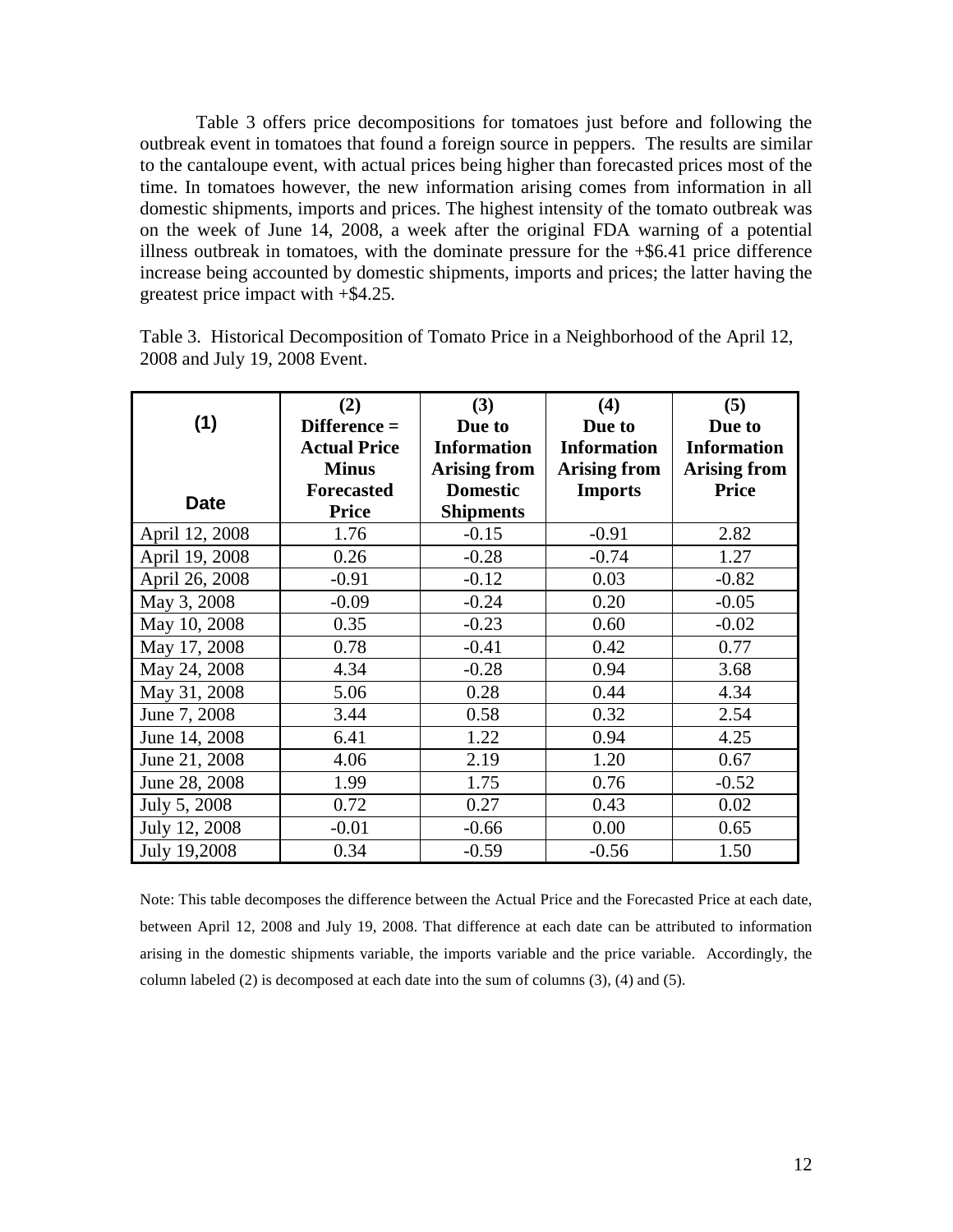

Tomatoes

Figure 4. Causal Pattern on Innovations from a Vector Autoregressions Models Fit to Monthly Observations on Shipments (S), Imports (I), and Prices (P) for Cantaloupes, Spinach and Tomatoes.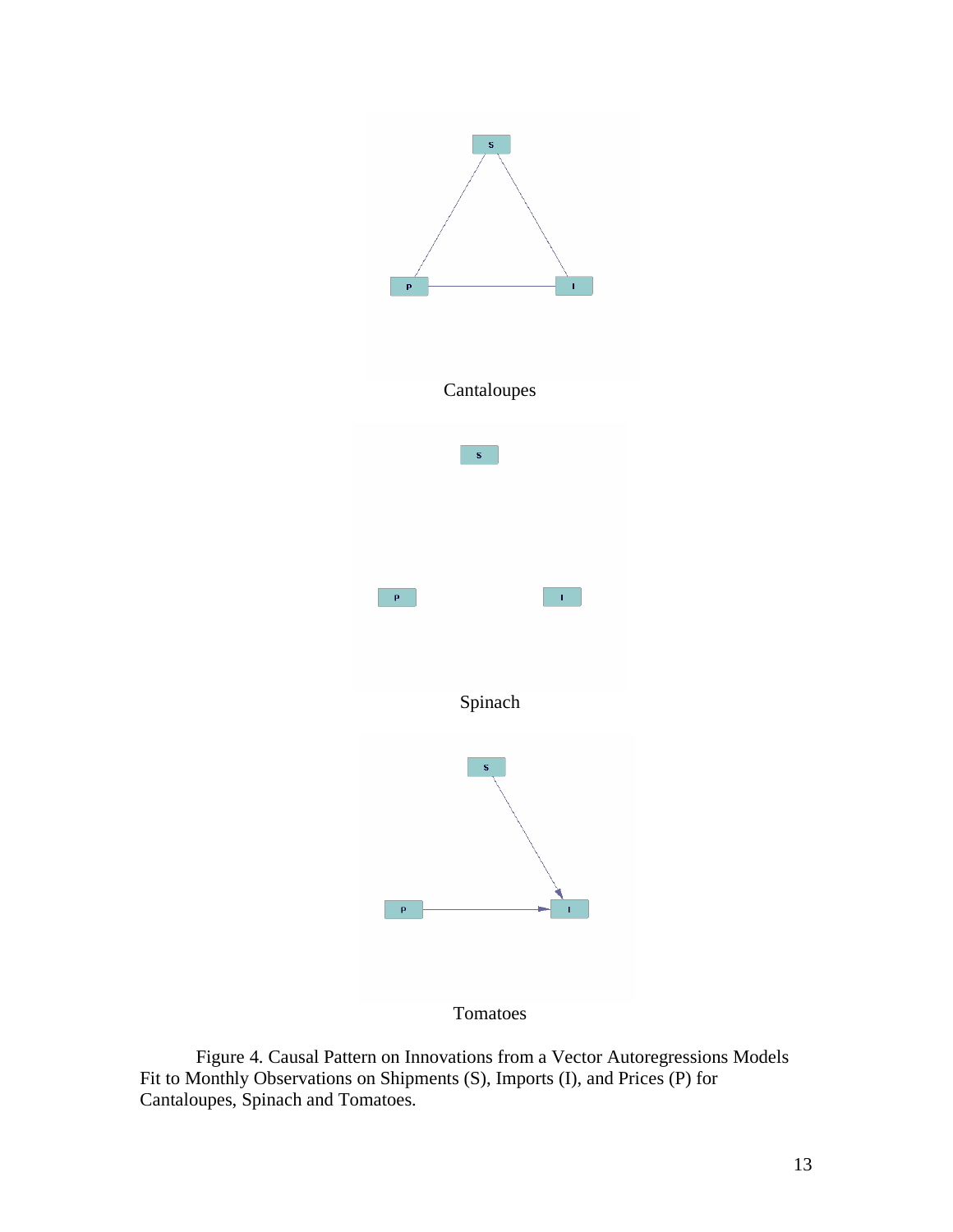Several studies have looked at the economic and consumer effects of a food outbreak, including Worth (2000), Buzby (2001), Calvin et al. (2004), and Onyango (2007). When calculating the associated costs of a food safety outbreak to a particular industry, most of the literature focuses on the retail level. This paper estimated the shortrun farm level cost of the cantaloupe, spinach and tomato outbreaks to its respective industries at the farm level. In order to estimate the short-term impacts of these food outbreaks to their industry, domestic shipments, imports and prices were forecasted using only information known prior to the food outbreaks. The difference between forecasted variables and actual values is attributed to information arising from the outbreaks. The forecasting technique used to estimate domestic shipments, imports and prices was a triple exponential smoothing. Triple exponential smoothing is a very popular scheme to produce a smoothed time series and accounts trend and seasonality, as well as overall smoothing of the data (Hyndman et al., 2008). In this study, it was estimated that the short-term farm level losses for US spinach were over \$8 million. Actual domestic shipments of spinach dropped 7,088 metric tons from the forecasted level prior to the spinach outbreak while actual imports were 3,531 metric tons above the forecasted level. US tomato farm losses were estimated at \$25 million. Tomato imports levels were 96,900 metric tons or \$97 million above the forecasted level, as imports from Canada offset the decrease in imports from Mexico. Finally, short-term farm level cantaloupe losses were estimated at \$5.8 million for the domestic market, and \$29.5 million for imports, as the contamination source was found to be foreign. Domestic shipments of cantaloupe were 9,843 metric tons below the forecasted levels prior to the cantaloupe incident, while actual imports decreased 36,508 metric tons from the forecasted level.

#### Summary and Conclusions

Historically the United States was perceived to have the safest food supply in the world. While, in fact, this may still be true, a number of incidents have led to questions regarding the safety of the U.S. food supply. Three case studies were analyzed to assess the potential impacts of food safety outbreaks on domestic shipments, imports and prices of the produce industry: the cantaloupe outbreak of March-April 2008, the spinach outbreak of September 2006, and the tomato outbreak of June-July 2008.

Data determined historical decompositions were conducted to provide a weekly picture of domestic shipment, import and price fluctuation transmissions. The empirical analysis based on a vector autoregression (VAR) model showed differences in the results depending on the source of the outbreak (domestic versus imported). Cantaloupe innovations are connected with information flows among domestic shipments, imports and prices, but it is not certain which variables causes which. Spinach innovations are contemporaneously independent. And contemporaneous innovations in tomatoes are modeled as in inverted fork, with imports innovations being caused by innovations in prices and domestic shipments. Historical decomposition of each price series showed similar results for cantaloupes and tomatoes (both had original warnings linked to a potential foreign source) with actual prices being higher than forecasted prices with information arising prior to the outbreaks. In spinach there was an overall negative response in price, with actual prices below forecasted prices. Most of this negative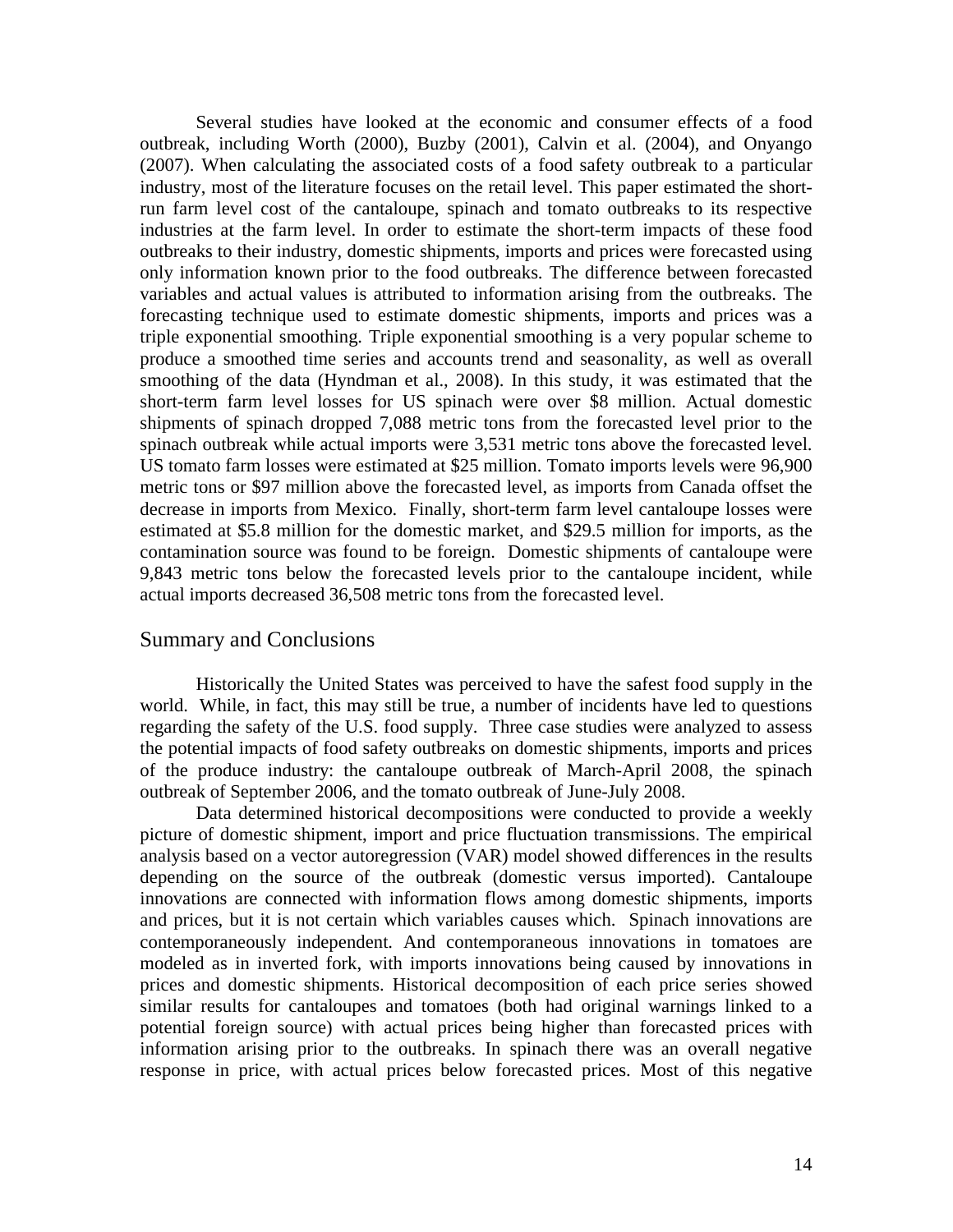information on spinach arises in the price information itself, suggesting that a drop in consumer demand might be behind the fall in spinach prices.

The short-term farm level impacts of the cantaloupe, spinach, and tomato food outbreaks to their industry was estimated by forecasting domestic shipments, imports and prices using only information known prior to the food outbreaks. The difference between forecasted variables and actual values is attributed to information arising from the outbreaks. It was estimated that the short-term farm level losses for US spinach were over \$8 million. Domestic shipments of spinach dropped 7,088 metric tons. US tomato farm losses were estimated at \$25 million. Finally, short-term farm level cantaloupe losses were estimated at \$5.8 million for the domestic market, and \$29.5 million for imports, as the contamination source was found to be foreign.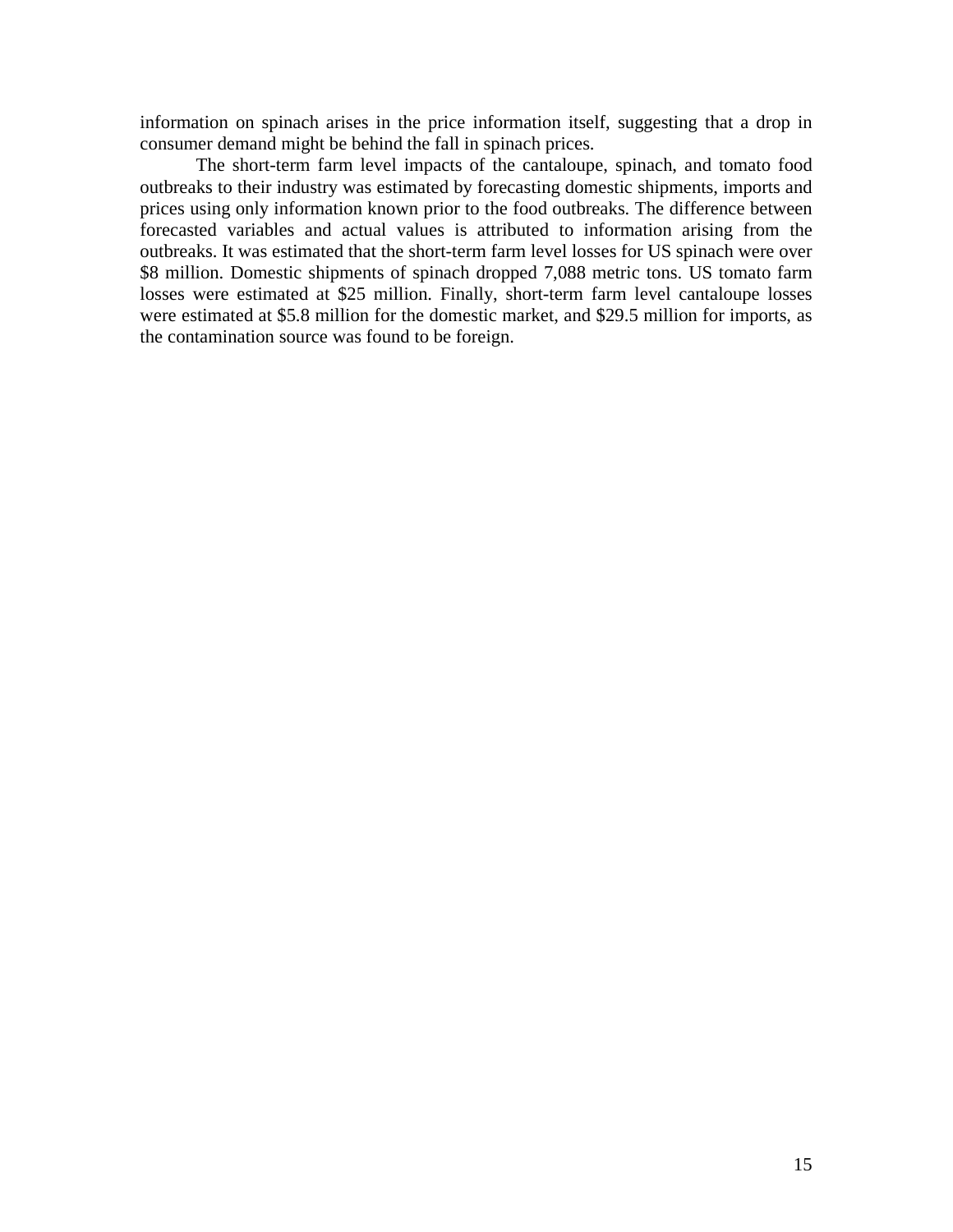#### **References**

- Bernanke, B.S. 1986. "Alternative Explanations of the Money-Income Correlation." Carnegie-Rochester Conference Series on Public Policy 25: 49-99.
- Bessler, D.A. and Akleman, D. G. 1998. "Farm Prices, Retail Prices, and Directed Graphs: Results for Pork and Beef" *American Journal of Agricultural Economics* 80(5): 1145-1150.
- Busby, J.C. 2001. "Effects of Food-Safety Perceptions on Food Demand and Global Trade" Changing Structure of Global Food Consumption and Trade. Economic Research Service, United States Department of Agriculture WRS-01-1. Washington, DC.
- Calvin, L., Avendano, B., and Schwentesius, R. 2004. "The Economics of Food Safety: The Case of Green Onions and Hepatitis A Outbreaks" United States Department of Agriculture. VGS-305-01. December, 2004. Washington, DC.
- Dermilap, S. and Hoover, Kevin D. (2003): "Searching for the Causal Structure of a Vector Autoregression," *Oxford Bulletin of Economics and Statistics*, 65:745-767.
- Food and Drug Administration. (September 14, 2008) FDA Warning on Serious Foodborne E. Coli O157:H7 Outbreak. Available at: http://www.fda.gov/bbs/topics/NEWS/2006/NEW01450.html
- Food and Drug Administration. (October 6, 2006). FDA Statement on Foodborne E. coli O157:H7 Outbreak. Available at: http://www.fda.gov/bbs/topics/NEWS/2006/NEW01486.html
- Food and Drug Administration. (March 21, 2008). Archived Updates on the FDA Investigation in Honduras. Available at: http://www.fda.gov/oc/opacom/hottopics/cantaloupearchive.html
- Food and Drug Administration. (March 22, 2008). FDA Warns of Salmonella Risk with Cantaloupes from Agropecuaria Montelibano. Available at: http://www.fda.gov/bbs/topics/NEWS/2008/NEW01808.html
- Food and Drug Administration. (June 3, 2008). FDA Warns consumers in New Mexico and Texas Not to Eat Certain Types of Raw Red Tomatoes. Available at: http://www.fda.gov/bbs/topics/NEWS/2008/NEW01843.html
- Food and Drug Administration. (July 17, 2008). FDA Lifts Warning About Eating Certain Types of Tomatoes. Available at: http://www.fda.gov/bbs/topics/NEWS/2008/NEW01862.html
- Food and Drug Administration. (August 28, 2008). Salmonella Saintpaul Outbreak. Available at: http://www.fda.gov/oc/opacom/hottopics/tomatoes.html